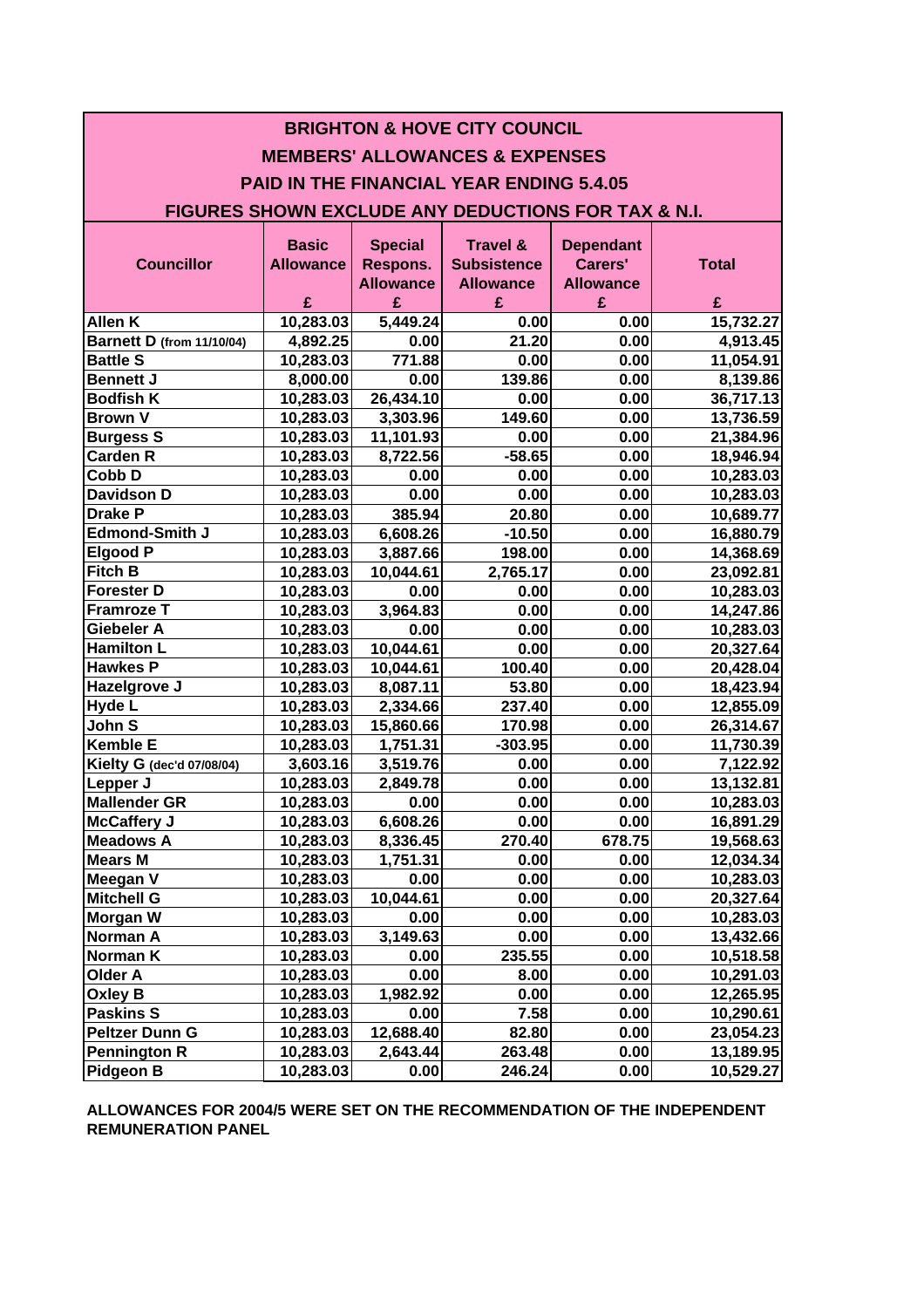| <b>BRIGHTON &amp; HOVE CITY COUNCIL</b>                                       |                  |                  |                     |                  |              |  |  |
|-------------------------------------------------------------------------------|------------------|------------------|---------------------|------------------|--------------|--|--|
| <b>MEMBERS' ALLOWANCES &amp; EXPENSES</b>                                     |                  |                  |                     |                  |              |  |  |
| <b>PAID IN THE FINANCIAL YEAR ENDING 5.4.05</b>                               |                  |                  |                     |                  |              |  |  |
| <b>FIGURES SHOWN EXCLUDE ANY DEDUCTIONS FOR TAX &amp; N.I.</b>                |                  |                  |                     |                  |              |  |  |
|                                                                               |                  |                  |                     |                  |              |  |  |
|                                                                               | <b>Basic</b>     | <b>Special</b>   | <b>Travel &amp;</b> | <b>Dependant</b> |              |  |  |
| <b>Councillor</b>                                                             | <b>Allowance</b> | Respons.         | <b>Subsistence</b>  | Carers'          | <b>Total</b> |  |  |
|                                                                               |                  | <b>Allowance</b> | <b>Allowance</b>    | <b>Allowance</b> |              |  |  |
|                                                                               | £                | £                | £                   | £                | £            |  |  |
| <b>Randall JW</b>                                                             | 10,283.03        | 0.00             | 0.00                | 0.00             | 10,283.03    |  |  |
| <b>Simson D</b>                                                               | 10,283.03        | 1,982.92         | 34.10               | 0.00             | 12,300.05    |  |  |
| Smith D                                                                       | 10,283.03        | 1,982.92         | 0.00                | 0.00             | 12,265.95    |  |  |
| <b>Taylor K</b>                                                               | 10,283.03        | 3,303.96         | 0.00                | 0.00             | 13,586.99    |  |  |
| <b>Theobald C</b>                                                             | 10,283.03        | 2,566.23         | 210.60              | 0.00             | 13,059.86    |  |  |
| <b>Theobald G</b>                                                             | 10,283.03        | 1.982.92         | $-309.80$           | 0.00             | 11,956.15    |  |  |
| <b>Tonks F</b>                                                                | 10,283.03        | 0.00             | 45.15               | 0.00             | 10,328.18    |  |  |
| <b>Turner D</b>                                                               | 10,283.03        | 8,259.37         | 1,426.93            | 0.00             | 19,969.33    |  |  |
| <b>Turton C</b>                                                               | 10,283.03        | 5,836.38         | 0.00                | 0.00             | 16,119.41    |  |  |
| <b>Watkins D</b>                                                              | 10,283.03        | 1,241.77         | 0.00                | 0.00             | 11,524.80    |  |  |
| <b>Wells G</b>                                                                | 10,283.03        | 231.61           | 319.20              | 0.00             | 10,833.84    |  |  |
| <b>Williams S</b>                                                             | 10,283.03        | 0.00             | 0.00                | 0.00             | 10,283.03    |  |  |
| <b>Willows P</b>                                                              | 10,283.03        | 0.00             | 0.00                | 0.00             | 10,283.03    |  |  |
| <b>Wrighton G</b>                                                             | 10,283.03        | 0.00             | 0.00                | 0.00             | 10,283.03    |  |  |
| Young J                                                                       | 10,283.03        | 0.00             | 0.00                | 0.00             | 10,283.03    |  |  |
|                                                                               |                  |                  |                     |                  |              |  |  |
| <b>Totals</b>                                                                 | 551,212.97       | 209,760.57       | 6,324.34            | 678.75           | 767,976.63   |  |  |
| Co-optee's Allowance: Dr M Wilkinson, Deputy Chair, Standards Cttee<br>504.32 |                  |                  |                     |                  |              |  |  |

## **ALLOWANCES FOR 2004/5 WERE SET ON THE RECOMMENDATION OF THE INDEPENDENT REMUNERATION PANEL (IRP)**

**NOTES**

- **1. Councillor Fitch's travel and subsistence is inclusive of a £2,000 budget for his role as Secretary General of the International Association of Peace Messenger Cities**
- **2. Although the cost of Dependant Carers' Allowance is shown in the above Table, payments are made by the Council directly to Carers and are not received by Councillors**
- **outside bodies during 2004/5 and in some instances these have resulted in minus figures 3. Where applicable, expenses shown are inclusive of reclaims which have been credited from**

**BN3 2LS May 2005 Brighton & Hove City Council King's House, Grand Avenue Hove**